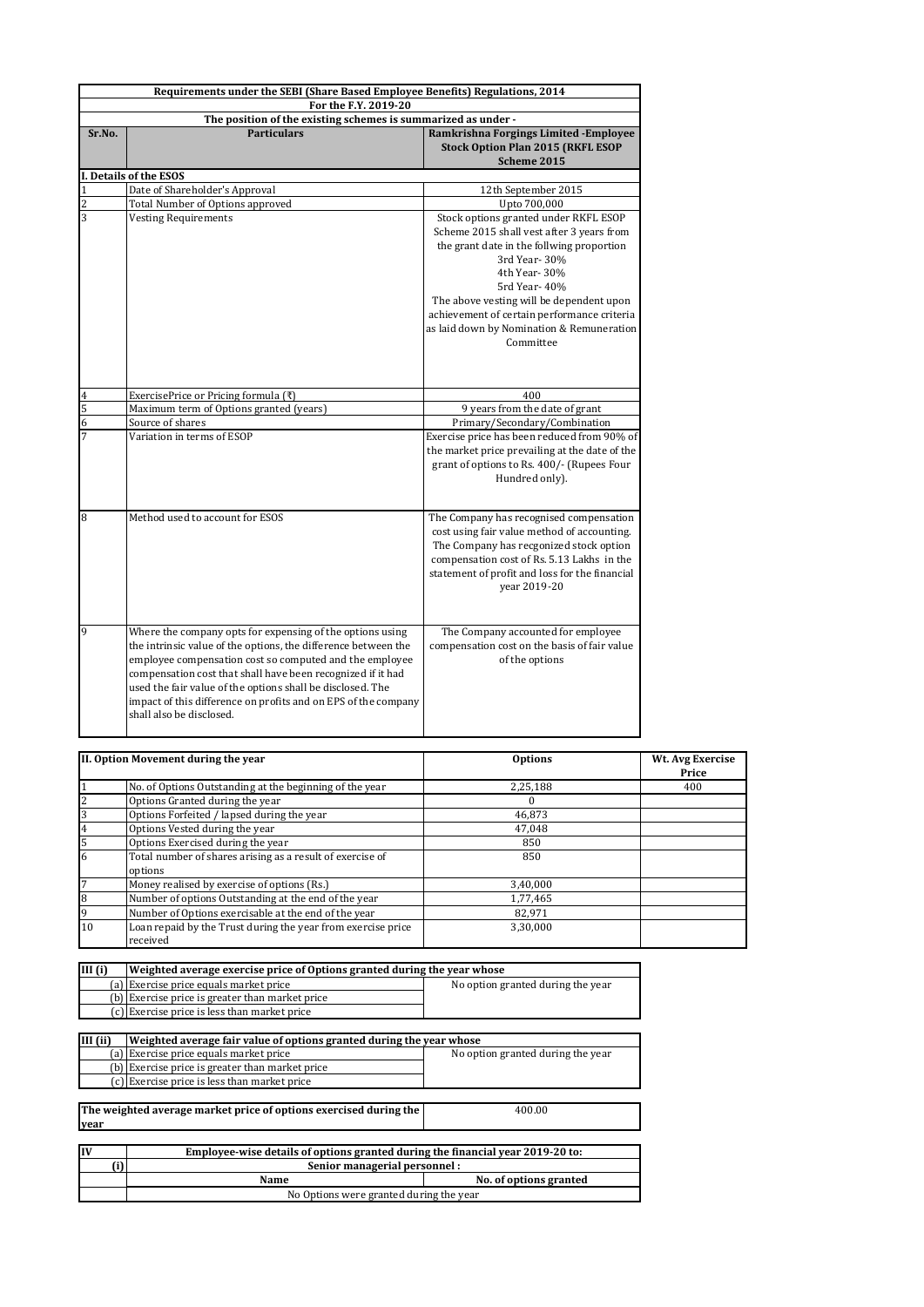| (ii)  | Employees who were granted, during the year, options amounting to 5% or more of the options<br>granted during the year |                        |
|-------|------------------------------------------------------------------------------------------------------------------------|------------------------|
|       | Name                                                                                                                   | No. of options granted |
|       | No Options were granted during the year                                                                                |                        |
|       |                                                                                                                        |                        |
| (iii) | Identified employees who were granted option, during the year equal to or exceeding 1% of the                          |                        |

| issued capital (excluding outstanding warrants and conversions) of the company at the time of |  |  |
|-----------------------------------------------------------------------------------------------|--|--|
| grant.                                                                                        |  |  |
| No. of options granted<br>Name                                                                |  |  |
|                                                                                               |  |  |

No Options were granted during the year

| V                          | Method and Assumptions used to estimate the fair value of options granted during the year:                                    |                                         |  |
|----------------------------|-------------------------------------------------------------------------------------------------------------------------------|-----------------------------------------|--|
|                            | No Options were granted during the year                                                                                       |                                         |  |
|                            |                                                                                                                               |                                         |  |
|                            | Date of grant                                                                                                                 | <b>Particulars</b>                      |  |
|                            | 1. Risk Free Interest Rate (%)                                                                                                |                                         |  |
|                            | 2. Expected Life                                                                                                              |                                         |  |
|                            | 3. Expected Volatility (%)                                                                                                    |                                         |  |
|                            | 4. Dividend Yield (%)                                                                                                         |                                         |  |
|                            | 5. Price of the underlying share in market at the time of the                                                                 |                                         |  |
|                            | option grant (Rs.)                                                                                                            |                                         |  |
|                            | Method used and assumptions made to incorporate effects of                                                                    |                                         |  |
|                            | expected early exercise                                                                                                       | No options were granted during the year |  |
|                            | how expected volatility was determined, including an                                                                          |                                         |  |
|                            | explanation of the extent to which expected volatility was                                                                    |                                         |  |
|                            | based on historical volatility;                                                                                               |                                         |  |
|                            | whether and how any other features of the option grant were                                                                   |                                         |  |
|                            | incorporated into the measurement of fair value, such as a                                                                    |                                         |  |
|                            | market condition.                                                                                                             |                                         |  |
|                            |                                                                                                                               |                                         |  |
| VI                         |                                                                                                                               |                                         |  |
|                            | Disclosure in respect of grants made in three years prior to                                                                  | N.A                                     |  |
|                            | IPO unde each ESOS until all Options granted in three years<br>prior to the IPO have been exercised or lapsed, disclusures of |                                         |  |
|                            | the information specified above in respect of such Options                                                                    |                                         |  |
|                            | shall also be made                                                                                                            |                                         |  |
|                            |                                                                                                                               |                                         |  |
| <b>VII</b>                 | Diluted Earnings Per Share pursuant to issue of shares on                                                                     | 2.94                                    |  |
|                            | exercise of options calculated in accordance with Accounting                                                                  |                                         |  |
|                            | Standard (AS) 20                                                                                                              |                                         |  |
|                            |                                                                                                                               |                                         |  |
| VIII $(I)$<br>$\mathbf{1}$ | <b>Trust Details</b><br>Name of Trust                                                                                         | Ramkrishna Forgings Limited Employee    |  |
|                            |                                                                                                                               | <b>Welfare Trust</b>                    |  |
| $\overline{c}$             | Details of Trustee (s)                                                                                                        | 1. Mr. Milesh Gandhi                    |  |
|                            |                                                                                                                               | 2. Ms. Ramya Hariharan                  |  |
|                            |                                                                                                                               | 3. Mr. Dilip Patodia                    |  |
| 3                          | Amount of Loan disbursed by Company, during the year                                                                          | Rs. 2,81,30,685                         |  |
|                            |                                                                                                                               |                                         |  |
| $\overline{4}$             | Amount of loan outstanding (repayable to company) as at the                                                                   | Rs. 4,62,21,085                         |  |
|                            | end of the year                                                                                                               |                                         |  |
| 5                          | Amount of outstanding loan, if taken from any other source                                                                    | Nil                                     |  |
|                            | for which Company/any company in the group has provided                                                                       |                                         |  |
|                            | any security or guarantee                                                                                                     |                                         |  |
| 6                          | Any other contribution made to the Trust duirng the year                                                                      | Initial Corpus - Rs. 1000               |  |